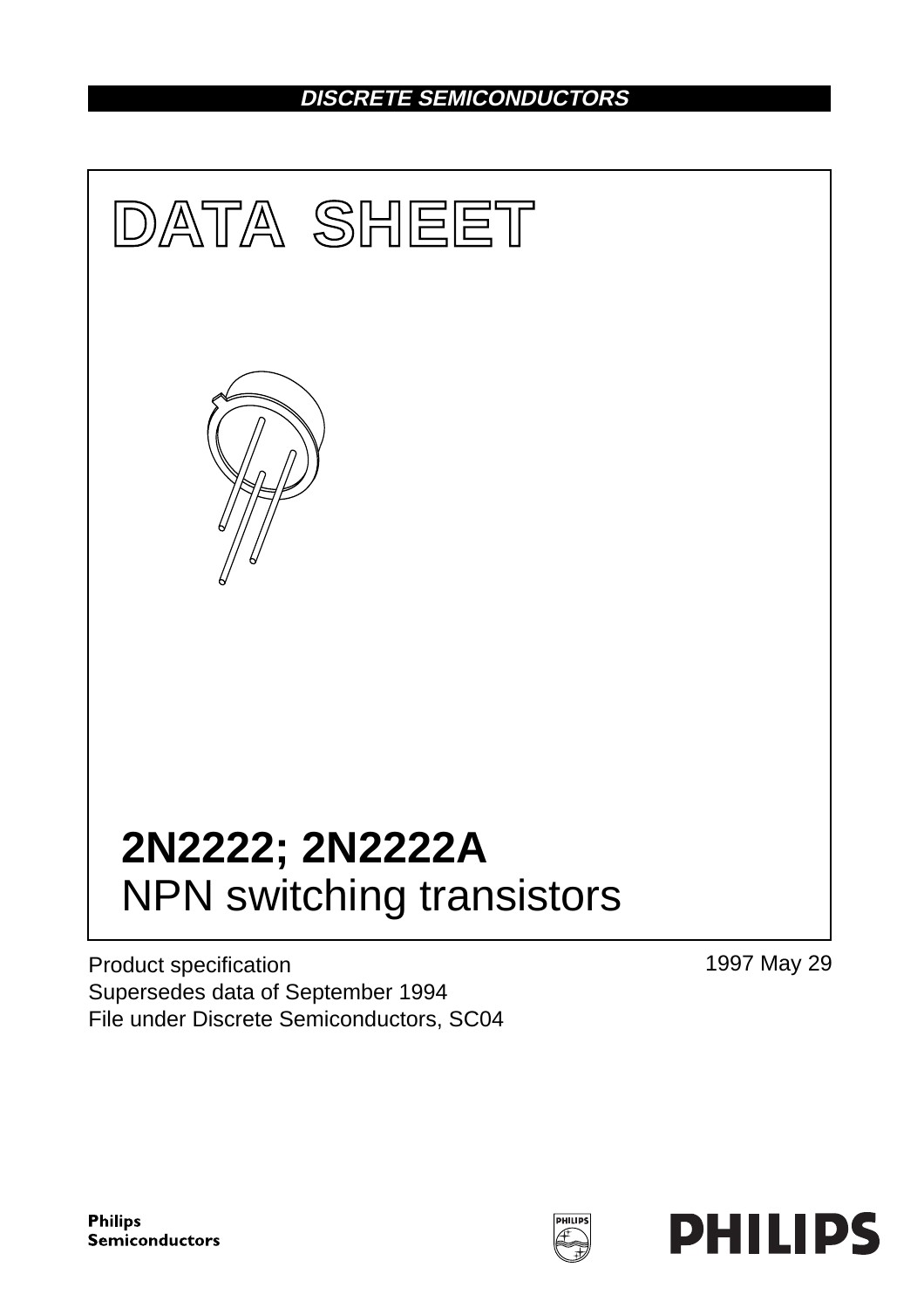### **FEATURES**

- High current (max. 800 mA)
- Low voltage (max. 40 V).

#### **APPLICATIONS**

• Linear amplification and switching.

#### **DESCRIPTION**

NPN switching transistor in a TO-18 metal package. PNP complement: 2N2907A.

### **PINNING**

| <b>PIN</b> | <b>DESCRIPTION</b>           |
|------------|------------------------------|
|            | emitter                      |
|            | base                         |
|            | collector, connected to case |



Fig.1 Simplified outline (TO-18) and symbol.

### **QUICK REFERENCE DATA**

| <b>SYMBOL</b>    | <b>PARAMETER</b>          | <b>CONDITIONS</b>                                          | MIN.                     | MAX.                     | <b>UNIT</b> |
|------------------|---------------------------|------------------------------------------------------------|--------------------------|--------------------------|-------------|
| V <sub>CBO</sub> | collector-base voltage    | open emitter                                               |                          |                          |             |
|                  | 2N2222                    |                                                            |                          | 60                       | V           |
|                  | 2N2222A                   |                                                            |                          | 75                       | V           |
| V <sub>CEO</sub> | collector-emitter voltage | open base                                                  |                          |                          |             |
|                  | 2N2222                    |                                                            |                          | 30                       | V           |
|                  | 2N2222A                   |                                                            |                          | 40                       | V           |
| $I_{\rm C}$      | collector current (DC)    |                                                            |                          | 800                      | mA          |
| $P_{\text{tot}}$ | total power dissipation   | $T_{amb} \leq 25 °C$                                       |                          | 500                      | mW          |
| $h_{FE}$         | DC current gain           | $I_C = 10$ mA; $V_{CE} = 10$ V                             | 75                       |                          |             |
| $ f_T $          | transition frequency      | $I_C = 20$ mA; $V_{CF} = 20$ V; f = 100 MHz                |                          |                          |             |
|                  | 2N2222                    |                                                            | 250                      | $\overline{\phantom{m}}$ | <b>MHz</b>  |
|                  | 2N2222A                   |                                                            | 300                      |                          | <b>MHz</b>  |
| $t_{off}$        | turn-off time             | $I_{Con}$ = 150 mA; $I_{Bon}$ = 15 mA; $I_{Boff}$ = -15 mA | $\overline{\phantom{0}}$ | 250                      | ns          |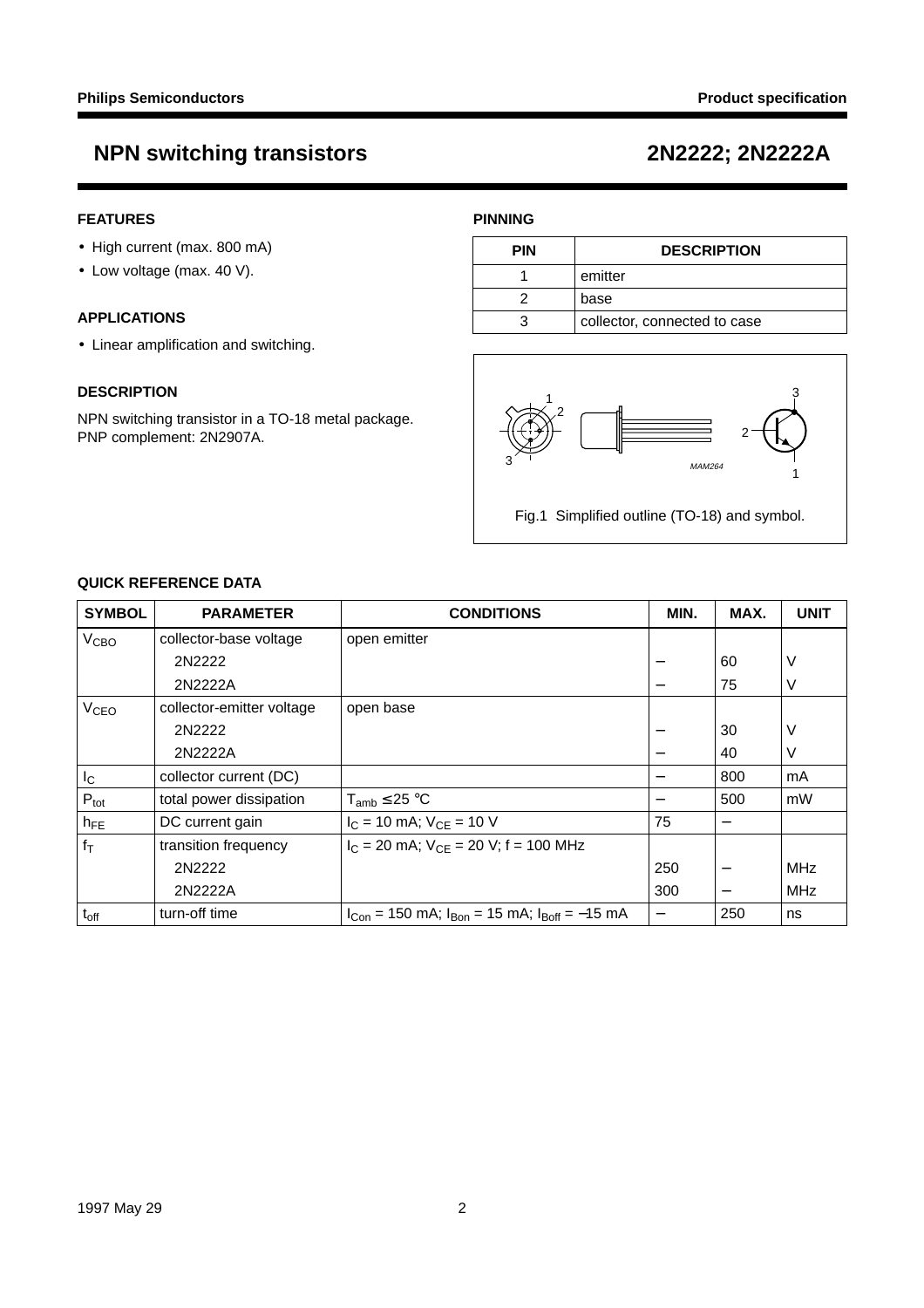#### **LIMITING VALUES**

In accordance with the Absolute Maximum Rating System (IEC 134).

| <b>SYMBOL</b>           | <b>PARAMETER</b>              | <b>CONDITIONS</b>     | MIN.                     | MAX.   | <b>UNIT</b>     |
|-------------------------|-------------------------------|-----------------------|--------------------------|--------|-----------------|
| V <sub>CBO</sub>        | collector-base voltage        | open emitter          |                          |        |                 |
|                         | 2N2222                        |                       |                          | 60     | ν               |
|                         | 2N2222A                       |                       | —                        | 75     | V               |
| <b>V<sub>CEO</sub></b>  | collector-emitter voltage     | open base             |                          |        |                 |
|                         | 2N2222                        |                       |                          | 30     | ν               |
|                         | 2N2222A                       |                       | $\overline{\phantom{0}}$ | 40     | V               |
| V <sub>EBO</sub>        | emitter-base voltage          | open collector        |                          |        |                 |
|                         | 2N2222                        |                       | -                        | 5      | V               |
|                         | 2N2222A                       |                       |                          | 6      | V               |
| $I_{\rm C}$             | collector current (DC)        |                       | $\overline{\phantom{0}}$ | 800    | mA              |
| $I_{CM}$                | peak collector current        |                       | —                        | 800    | mA              |
| <b>I</b> BM             | peak base current             |                       | —                        | 200    | mA              |
| $P_{\text{tot}}$        | total power dissipation       | $T_{amb} \leq 25 °C$  | —                        | 500    | mW              |
|                         |                               | $T_{case} \leq 25 °C$ | —                        | 1.2    | W               |
| $T_{\text{stg}}$        | storage temperature           |                       | $-65$                    | $+150$ | $\rm ^{\circ}C$ |
| $\mathsf{T}_\mathsf{i}$ | junction temperature          |                       | —                        | 200    | $\rm ^{\circ}C$ |
| $T_{\text{amb}}$        | operating ambient temperature |                       | -65                      | $+150$ | $\rm ^{\circ}C$ |

### **THERMAL CHARACTERISTICS**

| <b>SYMBOL</b> | <b>PARAMETER</b>                            | <b>CONDITIONS</b> | <b>VALUE</b> | UNIT |
|---------------|---------------------------------------------|-------------------|--------------|------|
| $R_{th\,j-a}$ | thermal resistance from junction to ambient | l in free air     | 350          | K/W  |
| $R_{th\ j-c}$ | thermal resistance from junction to case    |                   | 146          | K/W  |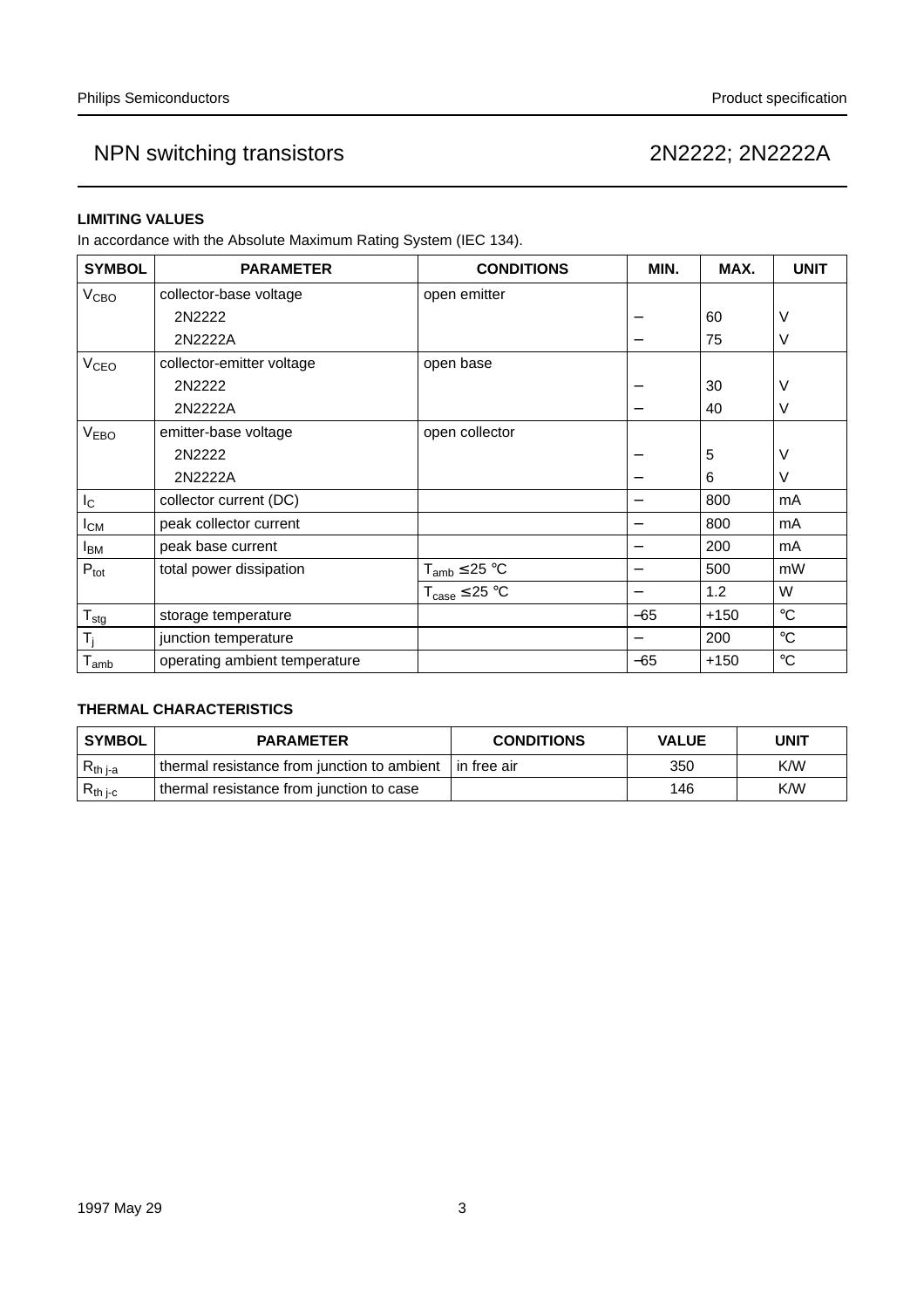### **CHARACTERISTICS**

 $T_i = 25$  °C unless otherwise specified.

| <b>SYMBOL</b>      | <b>PARAMETER</b>                     | <b>CONDITIONS</b>                                        | MIN.                     | MAX.                     | <b>UNIT</b> |
|--------------------|--------------------------------------|----------------------------------------------------------|--------------------------|--------------------------|-------------|
| <b>I</b> CBO       | collector cut-off current            |                                                          |                          |                          |             |
|                    | 2N2222                               | $I_E = 0$ ; $V_{CB} = 50$ V                              | $\qquad \qquad -$        | 10                       | nA          |
|                    |                                      | $I_E = 0$ ; $V_{CB} = 50$ V; $T_{amb} = 150$ °C          |                          | 10                       | μA          |
| ICBO               | collector cut-off current            |                                                          |                          |                          |             |
|                    | 2N2222A                              | $I_E = 0$ ; $V_{CB} = 60$ V                              |                          | 10                       | nA          |
|                    |                                      | $I_E = 0$ ; $V_{CB} = 60$ V; $T_{amb} = 150$ °C          | $\overline{\phantom{0}}$ | 10                       | $\mu$ A     |
| <b>IEBO</b>        | emitter cut-off current              | $I_C = 0$ ; $V_{EB} = 3 V$                               | $\overline{\phantom{0}}$ | 10                       | nA          |
| $h_{FE}$           | DC current gain                      | $I_C = 0.1$ mA; $V_{CE} = 10$ V                          | 35                       |                          |             |
|                    |                                      | $I_C = 1$ mA; $V_{CE} = 10$ V                            | 50                       | $\overline{\phantom{0}}$ |             |
|                    |                                      | $I_C = 10$ mA; $V_{CE} = 10$ V                           | 75                       | $\overline{\phantom{0}}$ |             |
|                    |                                      | $I_C = 150$ mA; $V_{CE} = 1$ V; note 1                   | 50                       | $\overline{\phantom{0}}$ |             |
|                    |                                      | $I_C = 150$ mA; $V_{CE} = 10$ V; note 1                  | 100                      | 300                      |             |
| $h_{FE}$           | DC current gain                      | $I_C = 10$ mA; $V_{CE} = 10$ V; $T_{amb} = -55$ °C       |                          |                          |             |
|                    | 2N2222A                              |                                                          | 35                       | —                        |             |
| $h_{FE}$           | DC current gain                      | $I_C = 500$ mA; $V_{CE} = 10$ V; note 1                  |                          |                          |             |
|                    | 2N2222                               |                                                          | 30                       |                          |             |
|                    | 2N2222A                              |                                                          | 40                       |                          |             |
| V <sub>CEsat</sub> | collector-emitter saturation voltage |                                                          |                          |                          |             |
|                    | 2N2222                               | $I_C = 150$ mA; $I_B = 15$ mA; note 1                    | $\overline{\phantom{0}}$ | 400                      | mV          |
|                    |                                      | $I_C = 500$ mA; $I_B = 50$ mA; note 1                    | $\overline{\phantom{0}}$ | 1.6                      | V           |
| $V_{CEsat}$        | collector-emitter saturation voltage |                                                          |                          |                          |             |
|                    | 2N2222A                              | $I_C = 150$ mA; $I_B = 15$ mA; note 1                    |                          | 300                      | mV          |
|                    |                                      | $I_C = 500$ mA; $I_B = 50$ mA; note 1                    |                          | $\mathbf{1}$             | $\vee$      |
| VBEsat             | base-emitter saturation voltage      |                                                          |                          |                          |             |
|                    | 2N2222                               | $I_C = 150$ mA; $I_B = 15$ mA; note 1                    |                          | 1.3                      | $\sf V$     |
|                    |                                      | $I_C = 500$ mA; $I_B = 50$ mA; note 1                    | $\qquad \qquad -$        | 2.6                      | V           |
| VBEsat             | base-emitter saturation voltage      |                                                          |                          |                          |             |
|                    | 2N2222A                              | $I_C = 150$ mA; $I_B = 15$ mA; note 1                    | 0.6                      | 1.2                      | V           |
|                    |                                      | $I_C = 500$ mA; $I_B = 50$ mA; note 1                    |                          | $\overline{2}$           | $\sf V$     |
| $C_c$              | collector capacitance                | $I_E = I_e = 0$ ; $V_{CB} = 10$ V; f = 1 MHz             | $\overline{\phantom{0}}$ | 8                        | рF          |
| $C_{e}$            | emitter capacitance                  | $I_C = I_c = 0$ ; $V_{EB} = 500$ mV; f = 1 MHz           |                          |                          |             |
|                    | 2N2222A                              |                                                          | $\qquad \qquad -$        | 25                       | pF          |
| $f_{\mathsf{T}}$   | transition frequency                 | $I_C = 20$ mA; $V_{CE} = 20$ V; f = 100 MHz              |                          |                          |             |
|                    | 2N2222                               |                                                          | 250                      |                          | <b>MHz</b>  |
|                    | 2N2222A                              |                                                          | 300                      | $\overline{\phantom{0}}$ | MHz         |
| F                  | noise figure                         | $I_C = 200 \mu A$ ; $V_{CE} = 5 V$ ; $R_S = 2 k\Omega$ ; |                          |                          |             |
|                    | 2N2222A                              | $f = 1$ kHz; B = 200 Hz                                  | $\qquad \qquad -$        | 4                        | dB          |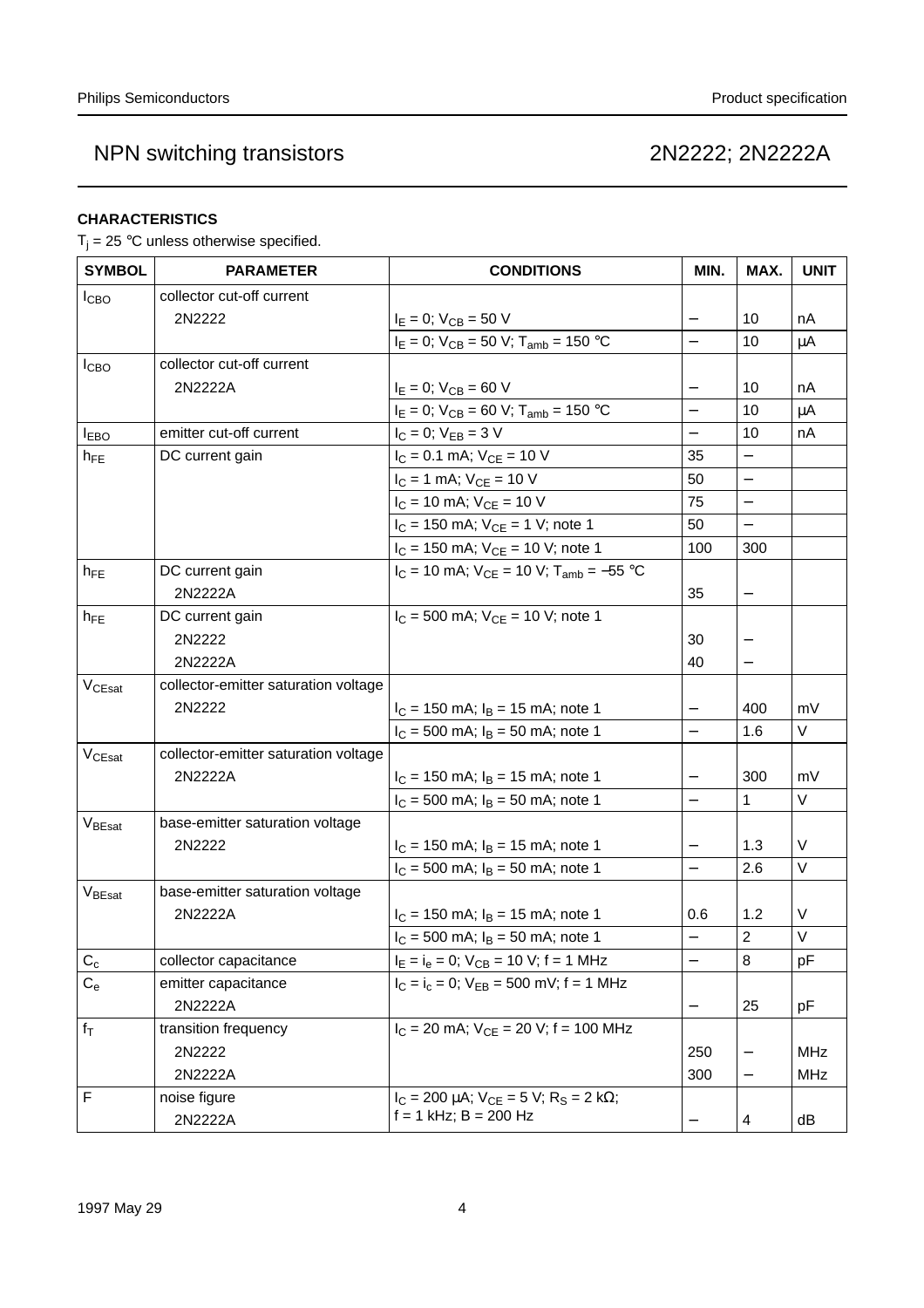| <b>SYMBOL</b>                                           | <b>PARAMETER</b> | <b>CONDITIONS</b>                                              | MIN. | MAX. | <b>UNIT</b> |
|---------------------------------------------------------|------------------|----------------------------------------------------------------|------|------|-------------|
| Switching times (between 10% and 90% levels); see Fig.2 |                  |                                                                |      |      |             |
| t <sub>on</sub>                                         | turn-on time     | $I_{Con}$ = 150 mA; $I_{Bon}$ = 15 mA; $I_{Boff}$ = -15 mA   - |      | 35   | ns          |
| $t_d$                                                   | delay time       |                                                                |      | 10   | ns          |
| $t_{\rm r}$                                             | rise time        |                                                                |      | 25   | ns          |
| $t_{\rm off}$                                           | turn-off time    |                                                                |      | 250  | ns          |
| $t_{s}$                                                 | storage time     |                                                                |      | 200  | ∣ns         |
| t <sub>f</sub>                                          | fall time        |                                                                |      | 60   | ns          |

**Note**

1. Pulse test:  $t_p \le 300 \,\mu s$ ;  $\delta \le 0.02$ .

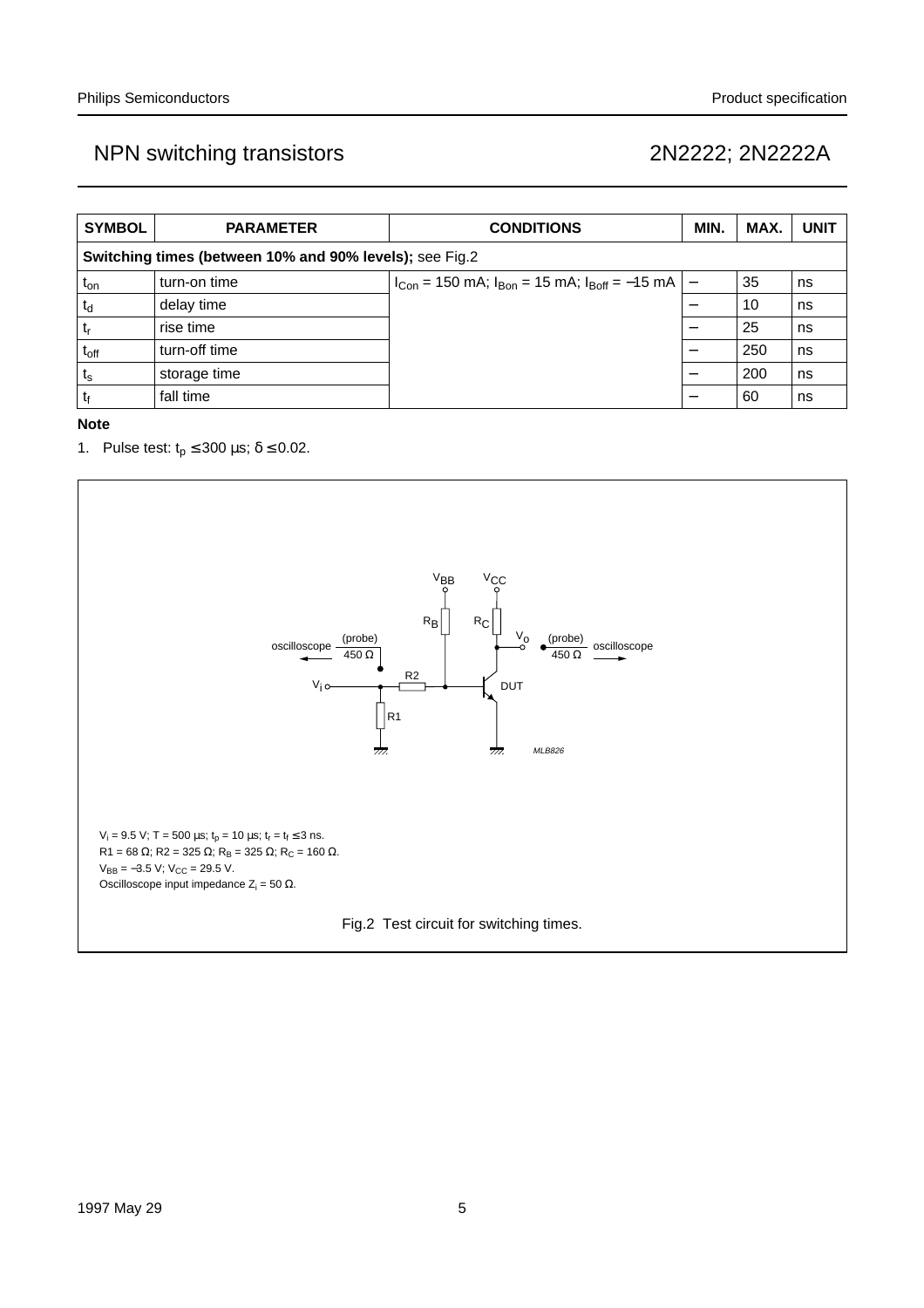#### **PACKAGE OUTLINE**

### Metal-can cylindrical single-ended package; 3 leads SOT18/13

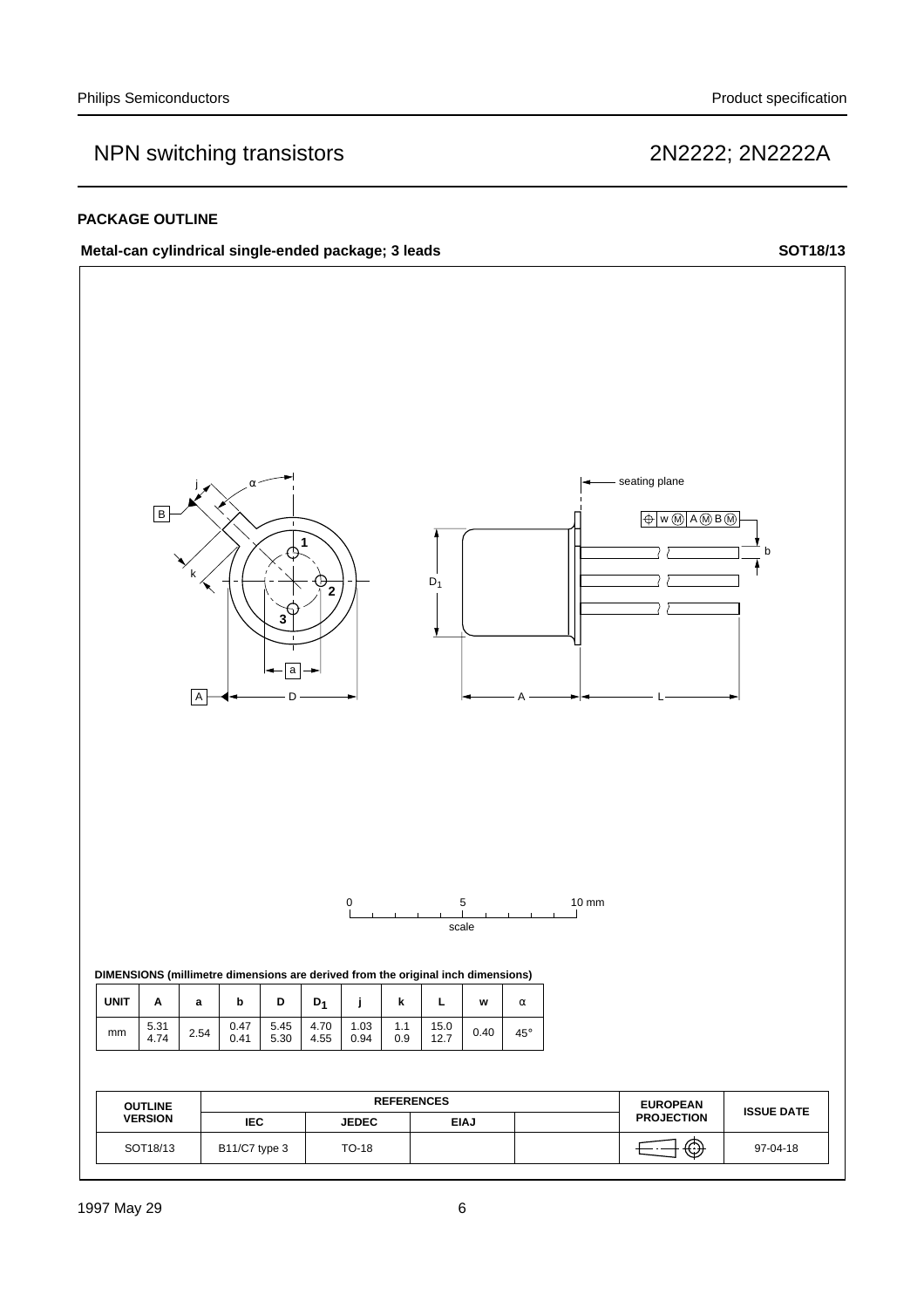#### **DEFINITIONS**

| Data sheet status                                                                                                                                                                                                                                                                                                                                                                                                                                                  |                                                                                       |  |  |
|--------------------------------------------------------------------------------------------------------------------------------------------------------------------------------------------------------------------------------------------------------------------------------------------------------------------------------------------------------------------------------------------------------------------------------------------------------------------|---------------------------------------------------------------------------------------|--|--|
| Objective specification                                                                                                                                                                                                                                                                                                                                                                                                                                            | This data sheet contains target or goal specifications for product development.       |  |  |
| Preliminary specification                                                                                                                                                                                                                                                                                                                                                                                                                                          | This data sheet contains preliminary data; supplementary data may be published later. |  |  |
| Product specification                                                                                                                                                                                                                                                                                                                                                                                                                                              | This data sheet contains final product specifications.                                |  |  |
| <b>Limiting values</b>                                                                                                                                                                                                                                                                                                                                                                                                                                             |                                                                                       |  |  |
| Limiting values given are in accordance with the Absolute Maximum Rating System (IEC 134). Stress above one or<br>more of the limiting values may cause permanent damage to the device. These are stress ratings only and operation<br>of the device at these or at any other conditions above those given in the Characteristics sections of the specification<br>is not implied. Exposure to limiting values for extended periods may affect device reliability. |                                                                                       |  |  |
| <b>Application information</b>                                                                                                                                                                                                                                                                                                                                                                                                                                     |                                                                                       |  |  |
|                                                                                                                                                                                                                                                                                                                                                                                                                                                                    |                                                                                       |  |  |

Where application information is given, it is advisory and does not form part of the specification.

#### **LIFE SUPPORT APPLICATIONS**

These products are not designed for use in life support appliances, devices, or systems where malfunction of these products can reasonably be expected to result in personal injury. Philips customers using or selling these products for use in such applications do so at their own risk and agree to fully indemnify Philips for any damages resulting from such improper use or sale.